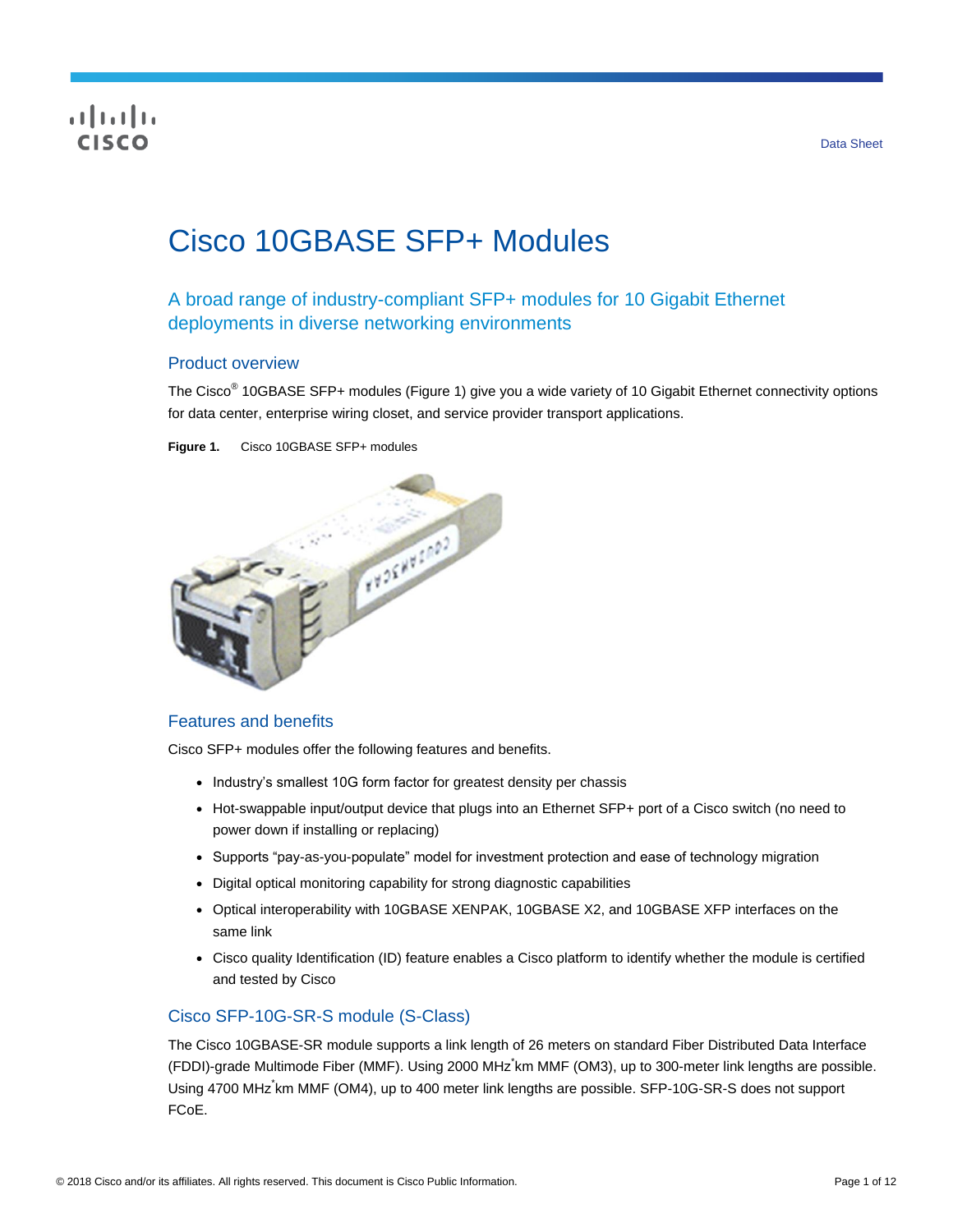#### Cisco SFP-10G-SR module

The Cisco 10GBASE-SR Module supports a link length of 26m on standard Fiber Distributed Data Interface (FDDI)-grade Multimode Fiber (MMF). Using 2000MHz\* km MMF (OM3), up to 300m link lengths are possible. Using 4700MHz<sup>\*</sup>km MMF (OM4), up to 400m link lengths are possible.

#### Cisco SFP-10G-SR-X module

The Cisco SFP-10G-SR-X is a multirate<sup>\*</sup> 10GBASE-SR, 10GBASE-SW and OTU2/OTU2e module for extended operating temperature range. It supports a link length of 26m on standard Fiber Distributed Data Interface (FDDI) grade Multimode Fiber (MMF). Using 2000MHz km MMF (OM3), up to 300m link lengths are possible. Using 4700MHz\* km MMF (OM4), up to 400m link lengths are possible.

\* Except for version 1, which supports only 10GBASE-SR.

#### Cisco SFP-10G-LRM module

The Cisco 10GBASE-LRM Module supports link lengths of 220m on standard Fiber Distributed Data Interface (FDDI) grade Multimode Fiber (MMF). To make sure that specifications are met over FDDI-grade, OM1 and OM2 fibers, the transmitter should be coupled through a mode conditioning patch cord. No mode conditioning patch cord is required for applications over OM3 or OM4. For additional information on mode conditioning patch cord requirements please see: [https://www.cisco.com/en/US/prod/collateral/modules/ps5455/product\\_bulletin\\_c25-](https://www.cisco.com/en/US/prod/collateral/modules/ps5455/product_bulletin_c25-530836.html) [530836.html.](https://www.cisco.com/en/US/prod/collateral/modules/ps5455/product_bulletin_c25-530836.html)

The Cisco 10GBASE-LRM Module also supports link lengths of 300m on standard Single-Mode Fiber (SMF, G.652).

#### Cisco SFP-10G-LR-S module (S-Class)

The Cisco 10GBASE-LR module supports a link length of 10 kilometers on standard Single-Mode Fiber (SMF) (G.652). SFP-10G-LR-S does not support FCoE.

#### Cisco SFP-10G-LR module

The Cisco 10GBASE-LR Module supports a link length of 10 kilometers on standard Single-Mode Fiber (SMF, G.652).

#### Cisco SFP-10G-LR-X module

The Cisco SFP-10G-LR-X is a multirate 10GBASE-LR, 10GBASE-LW, and OTU2/OTU2e module for extended operating temperature range. It supports a link length of 10 kilometers on standard Single-Mode Fiber (SMF, G.652).

#### Cisco SFP-10G-ER-S module (S-Class)

The Cisco 10GBASE-ER module supports a link length of up to 40 kilometers on SMF (G.652). SFP-10G-ER-S does not support FCoE.

#### Cisco SFP-10G-ER module

The Cisco 10GBASE-ER Module supports a link length of up to 40 kilometers on standard Single-Mode Fiber (SMF, G.652).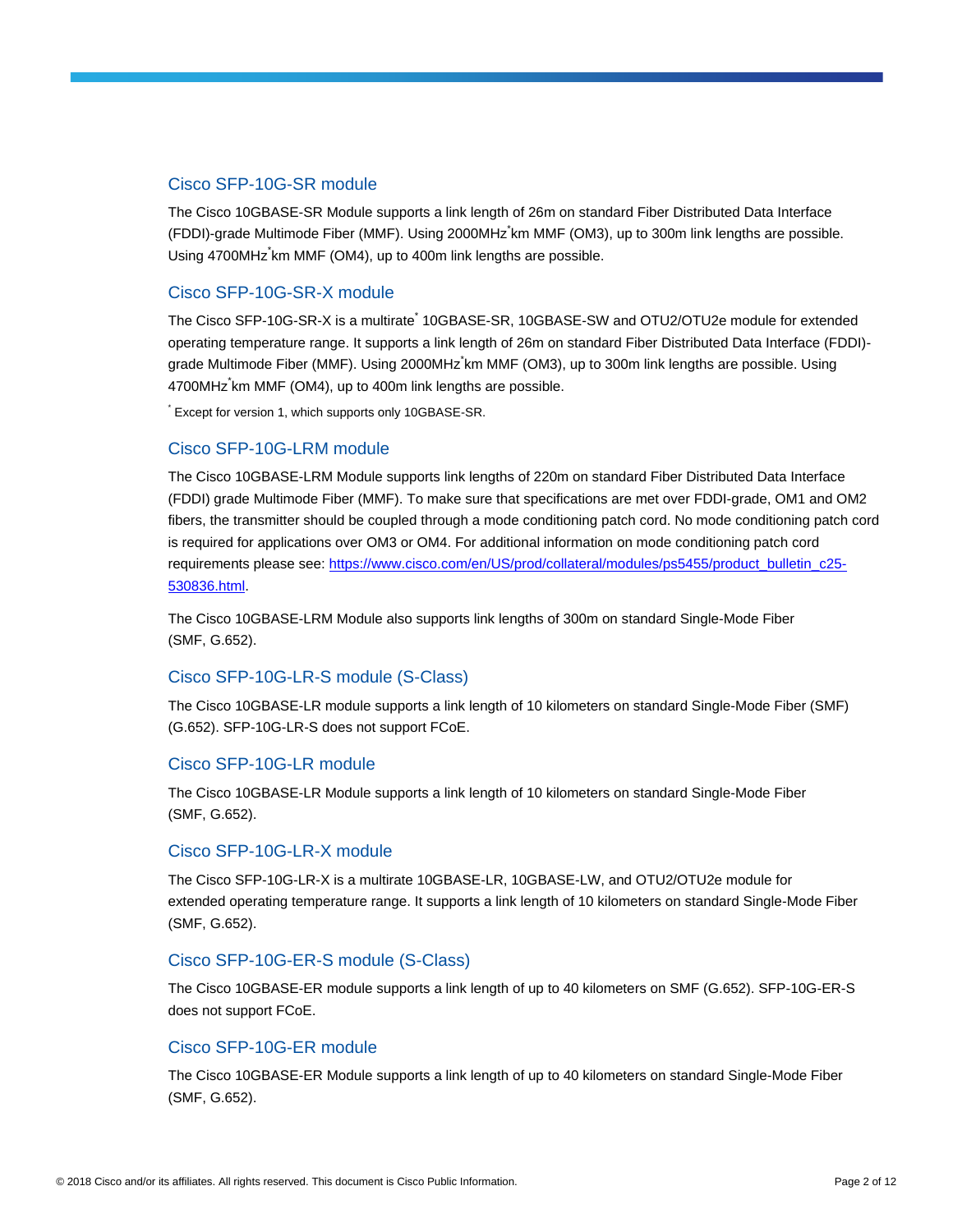#### Cisco SFP-10G-ZR-S module (S-Class)

The Cisco 10GBASE-ZR module supports link lengths of up to about 80 kilometers on standard SMF (G.652). This interface is not specified as part of the 10 Gigabit Ethernet standards and is, instead, built according to Cisco specifications. SFP-10G-ZR-S does not support FCoE.

#### Cisco SFP-10G-ZR module

The Cisco SFP-10G-ZR is a multirate 10GBASE-ZR, 10GBASE-ZW, and OTU2/OTU2e module. It supports link lengths of up to about 80 kilometers on standard Single-Mode Fiber (SMF, G.652). This interface is not specified as part of the 10 Gigabit Ethernet standard and is instead built according to Cisco specifications.

#### Cisco FET-10G module

The Cisco FET-10G Fabric Extender Transceiver supports link lengths up to 100m on laser-optimized OM3 or OM4 multimode fiber. It is supported on fabric links from a Nexus 2000 to a Cisco parent switch only. Note this product is not orderable individually. For more information refer to Nexus 2000 datasheet: [https://www.cisco.com/en/US/prod/collateral/switches/ps9441/ps10110/data\\_sheet\\_c78-507093.html.](https://www.cisco.com/en/US/prod/collateral/switches/ps9441/ps10110/data_sheet_c78-507093.html)

#### Cisco SFP-10G-BXD-I and SFP-10G-BXU-I for 10Km (single-fiber bidirectional applications)

The Cisco SFP-10G-BXD-I and SFP-10G-BXU-I SFPs operate on a single strand of standard SMF.

A SFP-10G-BXD-I device is always connected to a SFP-10G-BXU-I device with a single strand of standard SMF with an operating transmission range up to 10 km.

The communication over a single strand of fiber is achieved by separating the transmission wavelength of the two devices, as depicted in Figure 2. SFP-10G-BXD-I transmits a 1330-nm channel and receives a 1270-nm signal, whereas SFP-10G-BXU-I transmits at a 1270-nm wavelength and receives a 1330-nm signal. Note in Figure 2 the presence of a Wavelength-Division Multiplexing (WDM) splitter integrated into the SFP to split the 1270-nm and 1330-nm light paths.





The SFP-10G-BXD-I and SFP-10G-BXU-I SFPs also support Digital Optical Monitoring (DOM) functions according to the industry-standard SFF-8472 Multisource Agreement (MSA). This feature gives the end user the ability to monitor real-time parameters of the SFP, such as optical output power, optical input power, temperature, laser bias current, and transceiver supply voltage.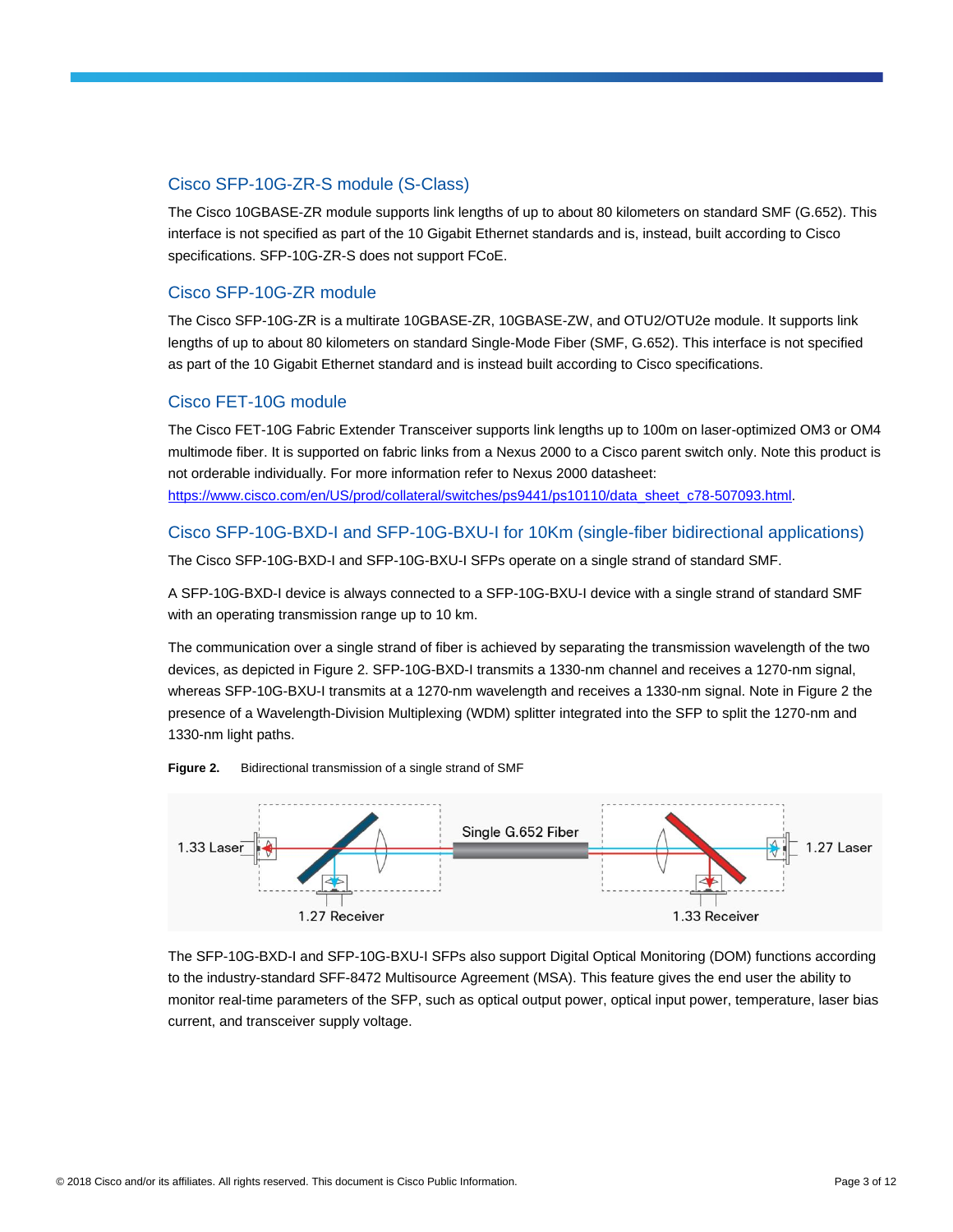#### Cisco SFP-10G-BX40D-I and SFP-10G-BX40U-I (for 40Km single-fiber bidirectional applications)

The Cisco SFP-10G-BX40D-I and SFP-10G-BX40U-I SFPs operate on a single strand of standard SMF.

A SFP-10G-BX40D-I device is always connected to a SFP-10G-BX40U-I device with a single strand of standard SMF with an operating transmission range up to 40 km.

The communication over a single strand of fiber is achieved by separating the transmission wavelength of the two devices. SFP-10G-BX40D-I transmits a 1330-nm channel and receives a 1270-nm signal. The SFP-10G-BX40U-I transmits at a 1270-nm wavelength and receives a 1330-nm signal.

The SFP-10G-BX40D-I and SFP-10G-BX40U-I SFPs support Digital Optical Monitoring (DOM) functions according to the industry-standard SFF-8472 Multisource Agreement (MSA). This feature gives the end user the ability to monitor real-time parameters of the SFP, such as optical output power, optical input power, temperature, laser bias current, and transceiver supply voltage.

#### Cisco SFP+ Twinax copper cables

Cisco SFP+ Copper Twinax (Figure 3) direct-attach cables are suitable for very short distances and offer a costeffective way to connect within racks and across adjacent racks. Cisco offers passive Twinax cables in lengths of 1, 1.5, 2, 2.5, 3, 4 and 5 meters, and active Twinax cables in lengths of 7 and 10 meters.

**Figure 3.** Cisco direct-attach twinax copper cable assembly with SFP+ connectors



#### Cisco SFP+ Active optical cables

Cisco SFP+ Active Optical Cables (Figure 4) are direct-attach fiber assemblies with SFP+ connectors. They are suitable for very short distances and offer a cost-effective way to connect within racks and across adjacent racks. Cisco offers Active Optical Cables in lengths of 1, 2, 3, 5, 7, and 10 meters.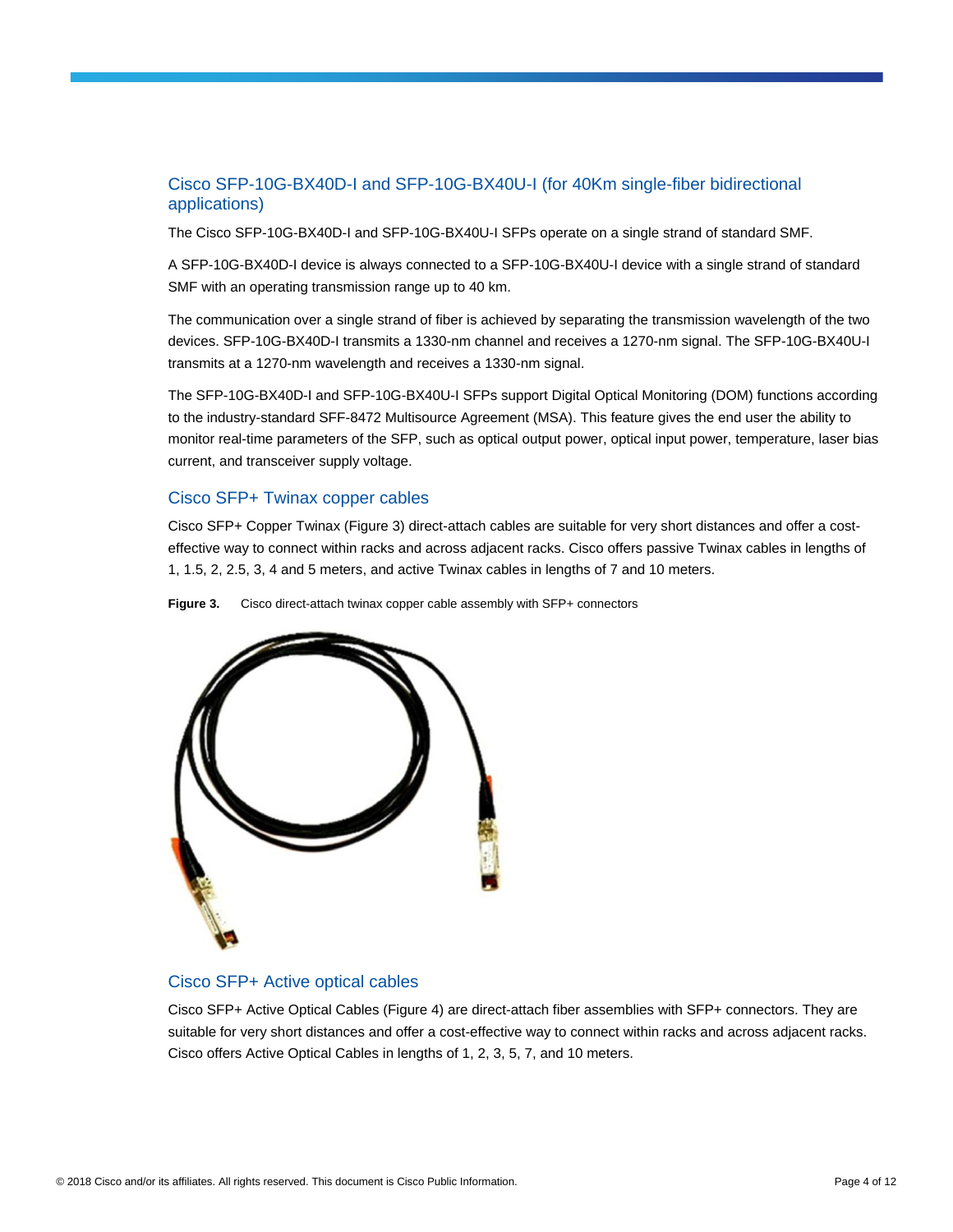

**Figure 4.** Cisco direct-attach active optical cables with SFP+ connectors

#### Platform support

Cisco SFP+ modules are supported on a wide range of Cisco switches and routers:

| • 7600 Series Router                                   | • Catalyst 4500 and 4500-X Series Switches      |
|--------------------------------------------------------|-------------------------------------------------|
| $\bullet$ ASR 901                                      | $\bullet$ CRS Router                            |
| $\bullet$ ASR 903                                      | $\bullet$ MDS 9000                              |
| • ASR 1000 Series Router                               | $\bullet$ ME 4500                               |
| • ASR 9000 Series Router                               | • ME 4900NCS 6000 Series Router                 |
| • ASR 9000y Series Router                              | • Nexus 2000, 3000, and 4000 Series Switches    |
| • Catalyst 2350 and 2360 Series Switches               | • Nexus 9000 and 9500 (modular) Series Switches |
| • Catalyst 2960-S, 2960-X, and 2960-XR Series Switches | • RF Gateway Series                             |
| • Catalyst 3100 Blade Switches                         | $\bullet$ SCE 8000                              |
| • Catalyst 3560, 3560-E, and 3560-X Series Switches    | • Shared Port Adapter (SPA)                     |
| • Catalyst 3750, 3750-E, and 3750-X Series Switches    | • Unified Computing System (UCS) Switches       |
| • Catalyst 3850 Series Switches                        |                                                 |

Not all devices listed support every module. For details about which modules run in which devices and other compatibility information, refer to the document "Cisco 10 Gigabit Ethernet Transceiver Modules Compatibility Matrix": [https://www.cisco.com/en/US/docs/interfaces\\_modules/transceiver\\_modules/compatibility/matrix/OL\\_6974.html.](https://www.cisco.com/en/US/docs/interfaces_modules/transceiver_modules/compatibility/matrix/OL_6974.html)

Additional platforms may continually be added; please check th[e compatibility matrix](https://www.cisco.com/en/US/docs/interfaces_modules/transceiver_modules/compatibility/matrix/OL_6974.html) for the latest information and for the Cisco compatible operating system for each platform.

Connectors: Dual LC/PC connector (-SR, -LRM, -LR, -ER, -ZR and FET-10G).

Note: Only connections with patch cords with PC or UPC connectors are supported. Patch cords with APC connectors are not supported. All cables and cable assemblies used must be compliant with the standards specified in the standards section.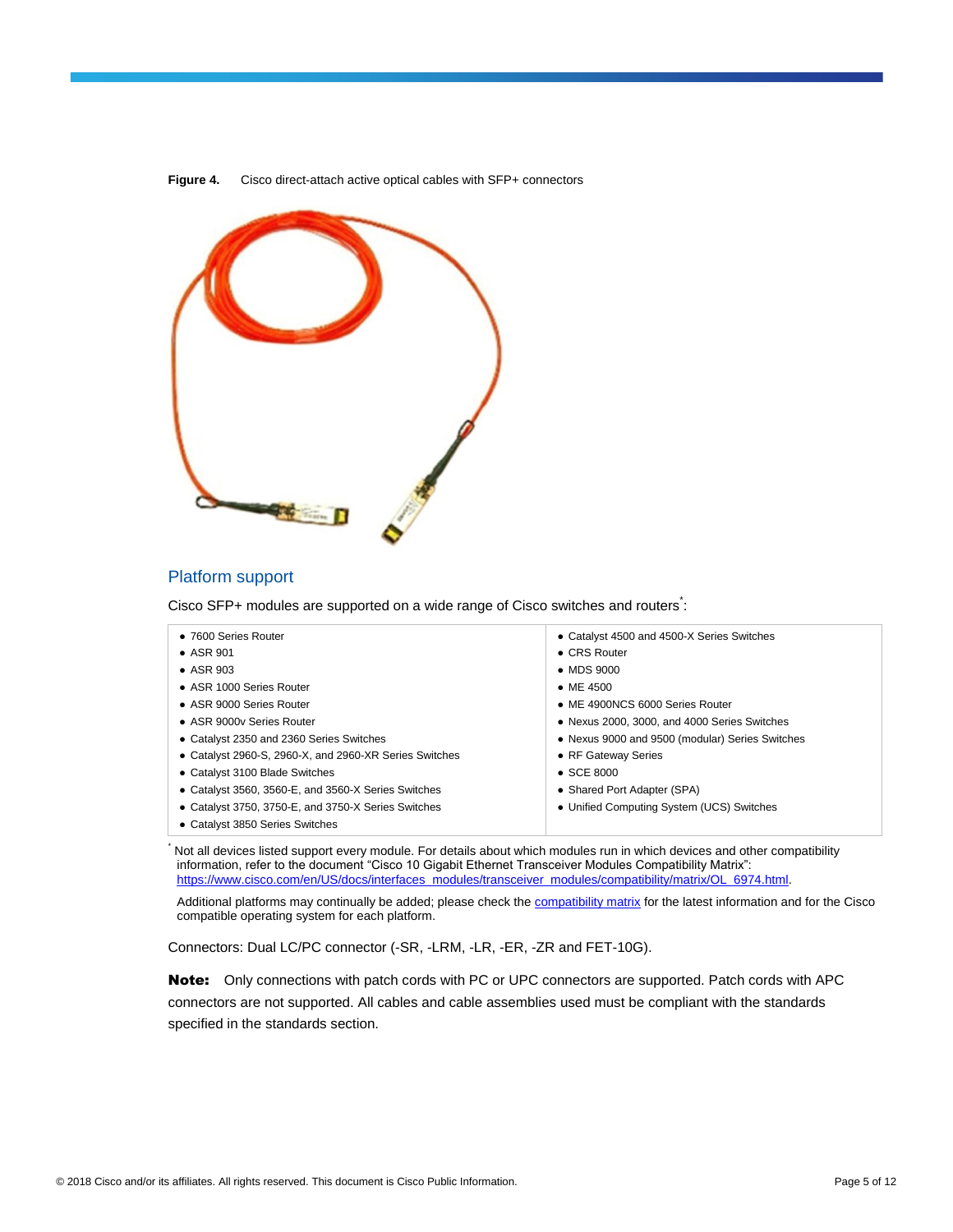## Product specifications

#### Table 1 provides cabling specifications for the Cisco SFP+ modules.

#### **Table 1.** SFP+ port cabling specifications

| Cisco SFP+                                                          | <b>Wavelength (nm)</b>   | <b>Cable Type</b>                                          | <b>Core Size</b><br>(Microns)                | <b>Modal Bandwidth</b><br>$(MHz$ km)                                    | <b>Cable Distance</b>                                |
|---------------------------------------------------------------------|--------------------------|------------------------------------------------------------|----------------------------------------------|-------------------------------------------------------------------------|------------------------------------------------------|
| Cisco SFP-10G-SR-Sa<br>Cisco SFP-10G-SR<br>Cisco SFP-10G-SR-X       | 850                      | <b>MMF</b>                                                 | 62.5<br>62.5<br>50.0<br>50.0<br>50.0<br>50.0 | 160 (FDDI)<br>200 (OM1)<br>400<br>500 (OM2)<br>2000 (OM3)<br>4700 (OM4) | 26m<br>33 <sub>m</sub><br>66m<br>82m<br>300m<br>400m |
| <b>Cisco SFP-10G-LRM</b>                                            | 1310                     | <b>MMF</b><br><b>SMF</b>                                   | 62.5<br>50.0<br>50.0<br>G.652                | 500<br>400<br>500<br>$\overline{\phantom{a}}$                           | 220m<br>100m<br>220m<br>300m                         |
| Cisco SFP-10G-LR-Sa<br>Cisco SFP-10G-LR<br>Cisco SFP-10G-LR-X       | 1310                     | <b>SMF</b>                                                 | G.652                                        | $\blacksquare$                                                          | 10km                                                 |
| Cisco SFP-10G-ER-S <sup>***</sup><br>Cisco SFP-10G-ER <sup>""</sup> | 1550                     | <b>SMF</b>                                                 | G.652                                        | $\overline{\phantom{a}}$                                                | 40km                                                 |
| Cisco SFP-10G-ZR-S"""<br>Cisco SFP-10G-ZR"                          | 1550                     | <b>SMF</b>                                                 | G.652                                        | $\blacksquare$                                                          | 80km                                                 |
| <b>Cisco FET-10G</b>                                                | 850                      | <b>MMF</b>                                                 | 50.0<br>50.0<br>50.0                         | 500 (OM2)<br>2000 (OM3)<br>4700 (OM4)                                   | 25m<br>100m<br>100m                                  |
| Cisco SFP-10G-BXD-I                                                 | 1330                     | <b>SMF</b>                                                 | G.652                                        | $\blacksquare$                                                          | 10km                                                 |
| Cisco SFP-10G-BXU-I                                                 | 1270                     | <b>SMF</b>                                                 | G.652                                        | $\overline{\phantom{a}}$                                                | 10km                                                 |
| Cisco SFP-10G-BX40D-I                                               | 1330                     | <b>SMF</b>                                                 | G.652                                        | ÷,                                                                      | 40km                                                 |
| Cisco SFP-10G-BX40U-I"""                                            | 1270                     | <b>SMF</b>                                                 | G.652                                        | $\overline{\phantom{a}}$                                                | 40km                                                 |
| Cisco SFP-H10GB-CU1M                                                | $\blacksquare$           | Twinax cable, passive,<br>30AWG cable assembly             | $\overline{\phantom{a}}$                     | $\blacksquare$                                                          | 1 <sub>m</sub>                                       |
| Cisco SFP-H10GB-CU1-5M                                              | ä,                       | Twinax cable, passive,<br>30AWG cable assembly             | $\overline{\phantom{a}}$                     | $\blacksquare$                                                          | 1.5m                                                 |
| Cisco SFP-H10GB-CU2M                                                | $\blacksquare$           | Twinax cable, passive,<br>30AWG cable assembly             | $\blacksquare$                               | $\blacksquare$                                                          | 2m                                                   |
| Cisco SFP-H10GB-CU2-5M                                              | $\overline{\phantom{a}}$ | Twinax cable, passive,<br>30AWG cable assembly             | $\overline{\phantom{a}}$                     | $\overline{\phantom{a}}$                                                | 2.5 <sub>m</sub>                                     |
| Cisco SFP-H10GB-CU3M                                                | $\blacksquare$           | Twinax cable, passive,<br>30AWG cable assembly             | $\blacksquare$                               | $\blacksquare$                                                          | 3m                                                   |
| Cisco SFP-H10GB-CU4M                                                |                          | Twinax cable, passive,<br>24AWG or 26AWG cable<br>assembly |                                              |                                                                         | 4m                                                   |
| Cisco SFP-H10GB-CU5M                                                | $\overline{\phantom{0}}$ | Twinax cable, passive,<br>24AWG or 26AWG cable<br>assembly | $\overline{\phantom{a}}$                     |                                                                         | 5m                                                   |
| Cisco SFP-H10GB-ACU7M                                               |                          | Twinax cable, active, 30<br>AWG cable assembly             |                                              |                                                                         | 7m                                                   |
| Cisco SFP-H10GB-ACU10M                                              | $\overline{\phantom{a}}$ | Twinax cable, active, 28<br>AWG cable assembly             | $\blacksquare$                               | $\overline{\phantom{a}}$                                                | 10 <sub>m</sub>                                      |
| Cisco SFP-10G-AOC1M                                                 | ä,                       | <b>Active Optical Cable</b><br>assembly                    | $\blacksquare$                               | $\blacksquare$                                                          | 1 <sub>m</sub>                                       |
| Cisco SFP-10G-AOC2M                                                 | ۰.                       | <b>Active Optical Cable</b><br>assembly                    | $\overline{\phantom{a}}$                     |                                                                         | 2m                                                   |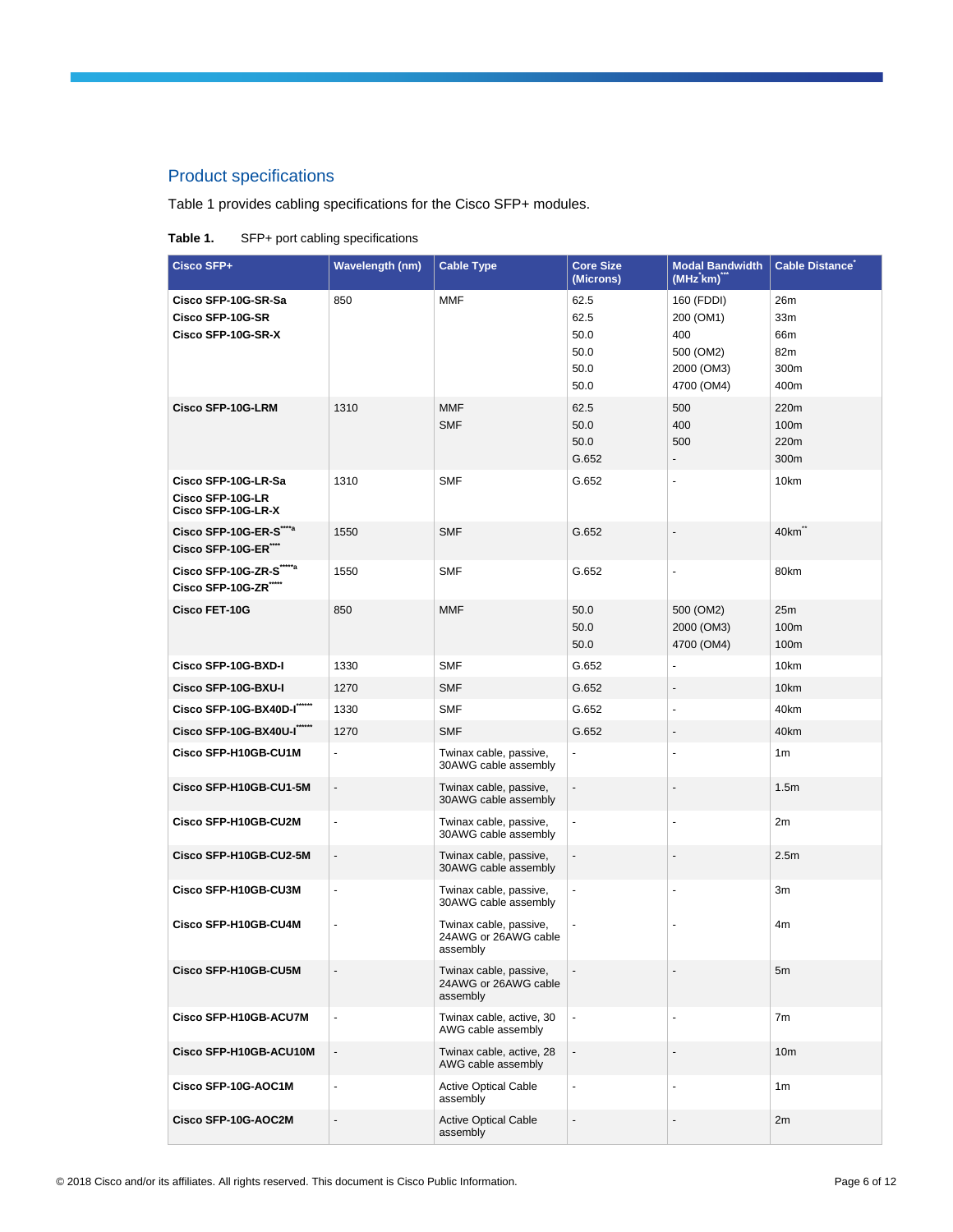| Cisco SFP+           | <b>Wavelength (nm)</b>   | <b>Cable Type</b>                       | <b>Core Size</b><br>(Microns) | <b>Modal Bandwidth</b><br>(MHz'km) | <b>Cable Distance</b> |
|----------------------|--------------------------|-----------------------------------------|-------------------------------|------------------------------------|-----------------------|
| Cisco SFP-10G-AOC3M  | $\overline{\phantom{a}}$ | <b>Active Optical Cable</b><br>assembly | $\overline{\phantom{a}}$      | $\overline{\phantom{0}}$           | 3m                    |
| Cisco SFP-10G-AOC5M  | $\overline{\phantom{a}}$ | <b>Active Optical Cable</b><br>assembly | $\overline{\phantom{a}}$      | $\overline{\phantom{a}}$           | 5m                    |
| Cisco SFP-10G-AOC7M  | ٠                        | <b>Active Optical Cable</b><br>assembly | $\blacksquare$                | ٠                                  | 7 <sub>m</sub>        |
| Cisco SFP-10G-AOC10M | $\overline{\phantom{a}}$ | <b>Active Optical Cable</b><br>assembly | $\overline{\phantom{a}}$      | $\overline{\phantom{a}}$           | 10 <sub>m</sub>       |

Minimum cabling distance for -SR, -LRM, -LR, -ER modules is 2m, according to the IEEE 802.3ae.

\*\* Links longer than 30km are considered engineered links as per IEEE 802.3ae.

\*\*\* Specified at transmission wavelength.

\*\*\*\* Requires 5 dB 1550nm fixed loss attenuator for < 20km. Attenuator is available as a spare. The part number is 15216 ATT  $LC$  5=.

\*\*\*\*\*\*\* Requires 15dB attenuator if Link Distance < 5km.

Requires 10dB attenuator if Link Distance is between 5km and 25km.

Requires 5dB attenuator if Link Distance is between 25km and 45km.

\*\*\*\*\*\*\*\*\* Requires 15dB attenuator if Link Distance < 5km.

Requires 10dB attenuator if Link Distance is between 5km and 15km.

Requires 5dB attenuator if Link Distance is between 15km and 25km.

Attenuator is available as a spare. The part numbers:

- 5dB 15216 ATT LC 5=
- 10dB 15216 ATT LC 10=
- 15dB 15216 ATT LC 15=

<sup>a</sup> - No FCoE support.

Table 2 lists the main optical characteristics for the Cisco SFP+ modules.

**Table 2.** Optical transmit and receive specifications

| Product                                                                | <b>Type</b>                                       | Transmit Power (dBm) |                | Receive Power (dBm) |                                              | <b>Transmit and</b>               |
|------------------------------------------------------------------------|---------------------------------------------------|----------------------|----------------|---------------------|----------------------------------------------|-----------------------------------|
|                                                                        |                                                   | <b>Maximum</b>       | <b>Minimum</b> | <b>Maximum</b>      | <b>Minimum</b>                               | <b>Receive Wavelength</b><br>(nm) |
| Cisco SFP-10G-SR-S<br>Cisco SFP-10G-SR                                 | 10GBASE-SR 850nm<br><b>MMF</b>                    | $-1.2$ <sup>**</sup> | $-7.3$         | $-1.0$              | $-9.9$                                       | 840 to 860                        |
| Cisco SFP-10G-SR-X<br>10GBASE-SR.<br>10GBASE-SW and<br>OTU2e 850nm MMF |                                                   | $-1.2$ <sup>**</sup> | $-7.3$         | $-1.0$              | $-9.9$                                       | 840 to 860                        |
| Cisco SFP-10G-LRM                                                      | 10GBASE-LRM<br>1310nm MMF and<br><b>SMF</b>       | 0.5                  | $-6.5$         | 0.5                 | $-8.4$ (in<br>average) and -<br>6.4 (in OMA) | 1260 to 1355                      |
| Cisco SFP-10G-LR-S<br>Cisco SFP-10G-LR                                 | 10GBASE-LR<br>1310nm SMF                          | 0.5                  | $-8.2$         | 0.5                 | $-14.4$                                      | 1260 to 1355                      |
| Cisco SFP-10G-LR-X                                                     | 10GBASE-LR,<br>10GBASE-LW and<br>OTU2e 1310nm SMF | 0.5                  | $-8.2$         | 0.5                 | $-14.4$                                      | 1260 to 1355                      |
| Cisco SFP-10G-ER-S<br>Cisco SFP-10G-ER                                 | 10GBASE-ER<br>1550nm SMF                          | 4.0                  | $-4.7$         | $-1$                | $-15.8$                                      | 1530 to 1565                      |
| Cisco SFP-10G-ZR-S<br>Cisco SFP-10G-ZR                                 | 10GBASE-ZR<br>1550nm SMF                          | 4.0                  | $\Omega$       | $-7$                | $-24$                                        | 1530 to 1565                      |
| Cisco FET-10G                                                          | FET-10G 850nm<br><b>MMF</b>                       | $-1.3$               | $-8$           | $-1$                | $-9.9$                                       | 840 to 860                        |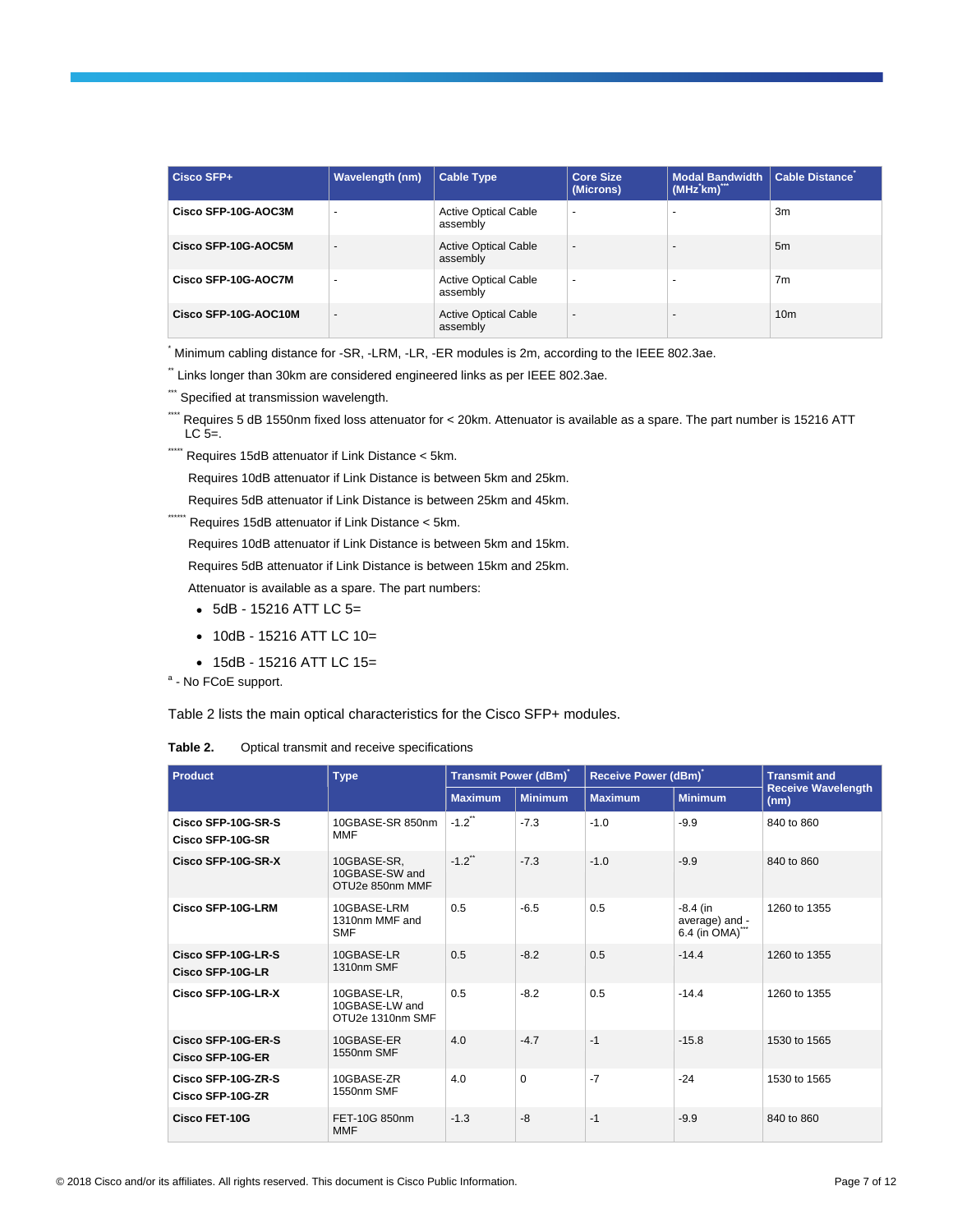| <b>Product</b>        | <b>Type</b>                       | Transmit Power (dBm) |                | Receive Power (dBm) |                | <b>Transmit and</b>                    |  |
|-----------------------|-----------------------------------|----------------------|----------------|---------------------|----------------|----------------------------------------|--|
|                       |                                   | <b>Maximum</b>       | <b>Minimum</b> | <b>Maximum</b>      | <b>Minimum</b> | <b>Receive Wavelength</b><br>(nm)      |  |
| Cisco SFP-10G-BXD-I   | 10G-SFP Bidirectional<br>for 10km | 0.5                  | $-8.2$         | 0.5                 | $-14.4$        | 1320 to 1340 (Tx)<br>1260 to 1280 (Rx) |  |
| Cisco SFP-10G-BXU-I   | 10G-SFP Bidirectional<br>for 10km | 0.5                  | $-8.2$         | 0.5                 | $-14.4$        | 1260 to 1280 (Tx)<br>1320 to 1340 (Rx) |  |
| Cisco SFP-10G-BX40D-I | 10G-SFP Bidirectional<br>for 40km | 4.5                  | $-2.7$         | -9                  | $-21.2$        | 1320 to 1340 (Tx)<br>1260 to 1280 (Rx) |  |
| Cisco SFP-10G-BX40U-I | 10G-SFP Bidirectional<br>for 40km | 4.5                  | $-2.7$         | $-9$                | $-21.2$        | 1260 to 1280 (Tx)<br>1320 to 1340 (Rx) |  |

\* Transmitter and receiver power is in average, unless specified.

\*\* The launch power shall be the lesser of the class 1 safety limit or the maximum receive power. Class 1 laser requirements are defined by IEC 60825-1: 2001.

\*\*\* Both average and OMA specifications must be met simultaneously.

Table 3 details optical specifications for the Cisco SFP-10G-ZR modules.

| SFP-10G-ZR optical parameters<br>Table 3. |  |
|-------------------------------------------|--|
|-------------------------------------------|--|

| Parameter                                                                | <b>Symbol</b> | <b>Minimum</b> | <b>Typical</b> | <b>Maximum</b> | <b>Units</b> | <b>Notes and Conditions</b>                                                                              |
|--------------------------------------------------------------------------|---------------|----------------|----------------|----------------|--------------|----------------------------------------------------------------------------------------------------------|
| <b>Transmitter</b>                                                       |               |                |                |                |              |                                                                                                          |
| <b>Transmitter wavelength</b>                                            |               | 1530           |                | 1565           | nm           |                                                                                                          |
| Side-mode suppression<br>ratio                                           | <b>SMSR</b>   | 30             |                |                | dB           |                                                                                                          |
| <b>Transmitter extinction ratio</b>                                      |               | 9              |                |                | dR           |                                                                                                          |
| <b>Transmitter optical output</b><br>power                               | Pout          | $\Omega$       |                | 4.0            | dBm          | Average power coupled into single-mode fiber                                                             |
| <b>Receiver</b>                                                          |               |                |                |                |              |                                                                                                          |
| <b>Receiver optical input</b><br>wavelength                              |               | 1260           |                | 1565           | nm           | Receiver Sensitivity specified over 1530-1565nm only,<br>with 3dB degradation permitted from 1260-1530nm |
| Receiver damage threshold                                                |               | $+5$           |                |                | dBm          |                                                                                                          |
| <b>Receiver Overload</b>                                                 |               | $-7$           |                |                | dBm          |                                                                                                          |
| Receiver performance at 10GE LAN and 10GE WAN rates, non-FEC application |               |                |                |                |              |                                                                                                          |
| <b>Receiver sensitivity</b>                                              |               | $-24$          |                |                | dBm          | At BER=1E-12 with PRBS31 and 10GE frame                                                                  |
| <b>Chromatic Dispersion</b><br>Penalty@ 1600 ps/nm                       |               |                |                | 3              | dB           |                                                                                                          |
| Receiver performance at OTU2/OTU2e rates, FEC application                |               |                |                |                |              |                                                                                                          |
| <b>Receiver sensitivity</b>                                              |               | $-27$          |                |                | dBm          | At Pre-FEC BER=1E-5 for GFEC and Pre-FEC<br>BER=7E-4 for EFEC with PRBS31 and OTU2 frame                 |
| <b>Chromatic Dispersion</b><br>Penalty@ 1300 ps/nm                       |               |                |                | 3              | dB           |                                                                                                          |

Note: Parameters are specified over temperature and at end of life unless otherwise noted. When shorter distances of single-mode fiber are used (<40km), an inline optical attenuator must be used to avoid overloading and damaging the receiver.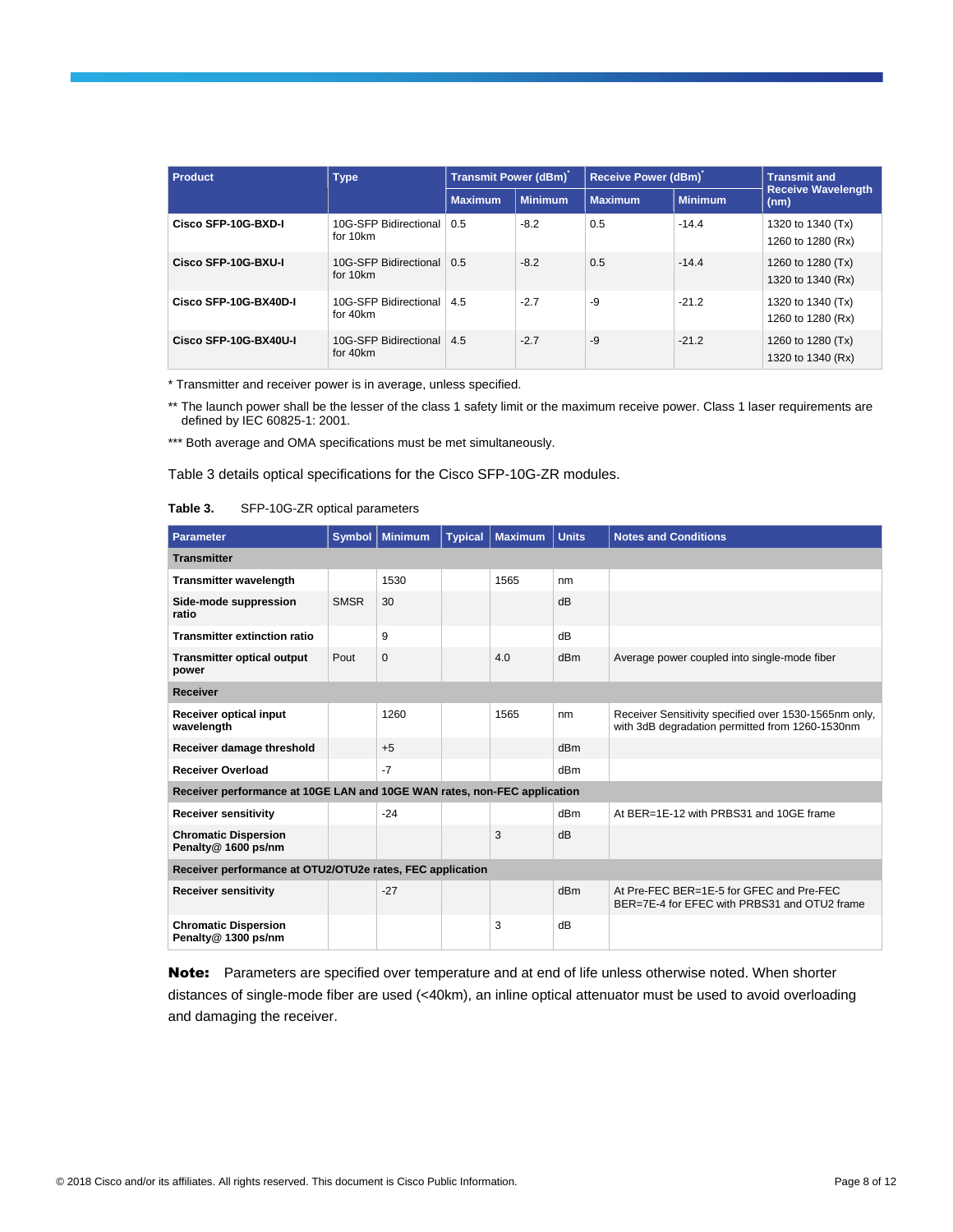Table 4 describes the bail latch color code for each type of optical SFP+ module.

**Table 4.** SFP+ optical modules color code

| <b>Product</b>                                               | <b>Bail Latch Color</b> |
|--------------------------------------------------------------|-------------------------|
| Cisco SFP-10G-SR-S<br>Cisco SFP-10G-SR<br>Cisco SFP-10G-SR-X | Beige                   |
| <b>Cisco SFP-10G-LRM</b>                                     | Orange                  |
| Cisco SFP-10G-LR-S<br>Cisco SFP-10G-LR<br>Cisco SFP-10G-LR-X | <b>Blue</b>             |
| Cisco SFP-10G-ER-S<br><b>Cisco SFP-10G-ER</b>                | Red                     |
| Cisco SFP-10G-ZR-S<br>Cisco SFP-10G-ZR                       | Green                   |
| <b>Cisco FET-10G</b>                                         | <b>Brown</b>            |
| Cisco SFP-10G-BXD-I<br>Cisco SFP-10G-BXU-I                   | <b>Blue</b>             |
| Cisco SFP-10G-BX40D-I<br>Cisco SFP-10G-BX40U-I               | Red                     |
| Cisco SFP-H10GB-CU1M                                         | Beige                   |
| Cisco SFP-H10GB-CU1-5M                                       | <b>Black</b>            |
| Cisco SFP-H10GB-CU2M                                         | <b>Brown</b>            |
| Cisco SFP-H10GB-CU2-5M                                       | Yellow                  |
| Cisco SFP-H10GB-CU3M                                         | Orange                  |
| Cisco SFP-H10GB-CU4M                                         | Green                   |
| Cisco SFP-H10GB-CU5M                                         | Gray                    |
| Cisco SFP-H10GB-ACU7M                                        | Blue                    |
| Cisco SFP-H10GB-ACU10M                                       | Red                     |
| Cisco SFP-10G-AOC1M                                          | Beige                   |
| Cisco SFP-10G-AOC2M                                          | <b>Brown</b>            |
| Cisco SFP-10G-AOC3M                                          | Orange                  |
| Cisco SFP-10G-AOC5M                                          | Gray                    |
| Cisco SFP-10G-AOC7M                                          | <b>Blue</b>             |
| Cisco SFP-10G-AOC10M                                         | Red                     |

Table 5 provides the maximum power consumption and operating temperature range ratings per Cisco SFP+ module.

**Table 5.** SFP+ modules maximum power consumption

| <b>Product</b>                         | <b>Power Consumption (W)</b> | <b>Operating Temperature Range</b> |
|----------------------------------------|------------------------------|------------------------------------|
| Cisco SFP-10G-SR-S<br>Cisco SFP-10G-SR |                              | COM                                |
| Cisco SFP-10G-SR-X                     |                              | <b>EXT</b>                         |
| Cisco SFP-10G-LRM                      |                              | <b>COM</b>                         |
| Cisco SFP-10G-LR-S<br>Cisco SFP-10G-LR |                              | <b>COM</b>                         |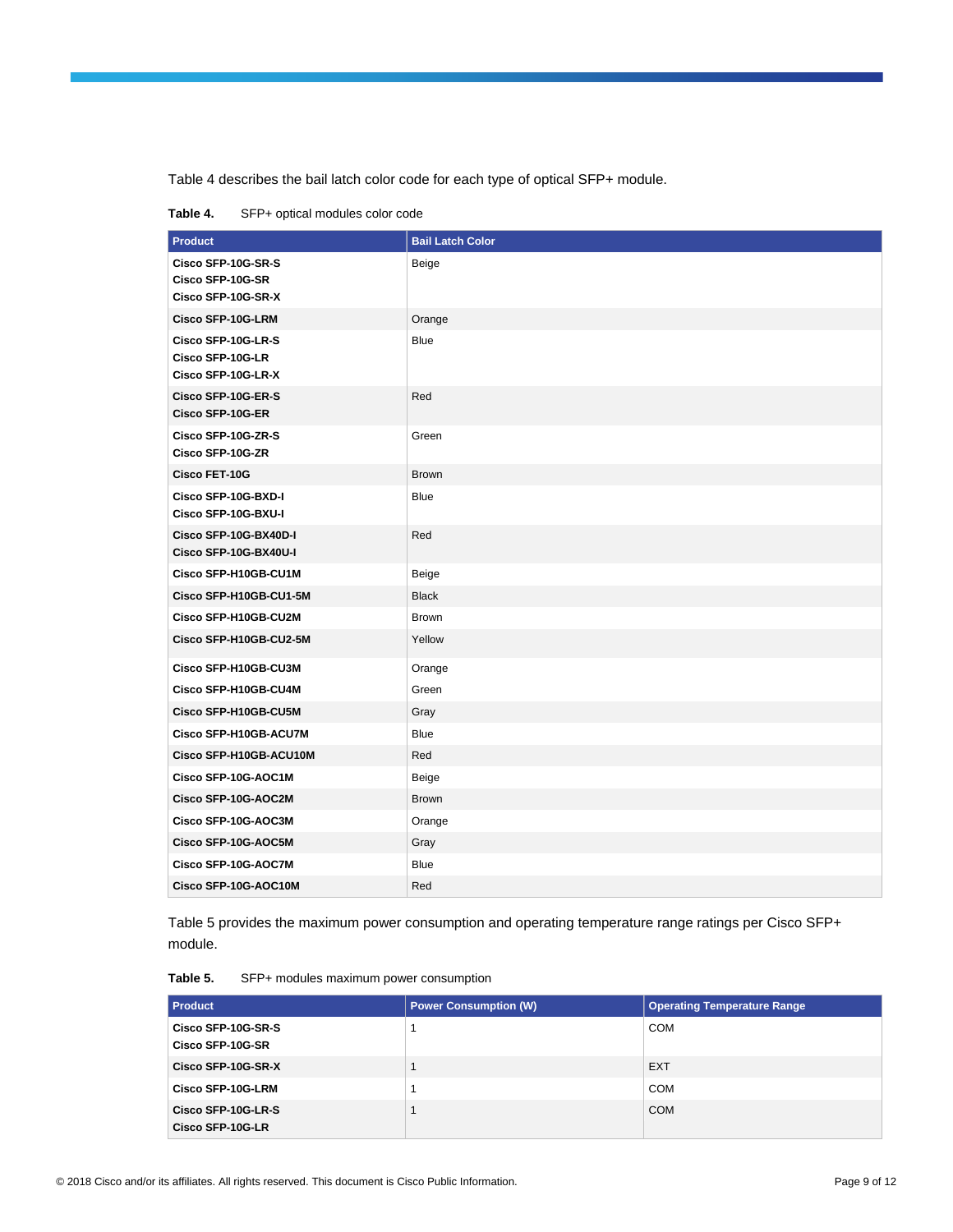| <b>Product</b>                                 | <b>Power Consumption (W)</b> | <b>Operating Temperature Range</b> |
|------------------------------------------------|------------------------------|------------------------------------|
| Cisco SFP-10G-LR-X                             | $\mathbf{1}$                 | <b>EXT</b>                         |
| Cisco SFP-10G-ER-S                             | 1.5                          | <b>COM</b>                         |
| Cisco SFP-10G-ER                               |                              |                                    |
| Cisco SFP-10G-ZR-S<br>Cisco SFP-10G-ZR         | 1.5                          | COM                                |
| <b>Cisco FET-10G</b>                           | $\mathbf{1}$                 | <b>COM</b>                         |
| Cisco SFP-10G-BXD-I<br>Cisco SFP-10G-BXU-I     | 1                            | <b>IND</b>                         |
| Cisco SFP-10G-BX40D-I<br>Cisco SFP-10G-BX40U-I | 1.2                          | <b>IND</b>                         |
| Cisco SFP-H10GB-CU1M                           | 1                            | <b>COM</b>                         |
| Cisco SFP-H10GB-CU1-5M                         | 1                            | <b>COM</b>                         |
| Cisco SFP-H10GB-CU2M                           | $\mathbf{1}$                 | COM                                |
| Cisco SFP-H10GB-CU2-5M                         | $\mathbf{1}$                 | <b>COM</b>                         |
| Cisco SFP-H10GB-CU3M                           | 1                            | <b>COM</b>                         |
| Cisco SFP-H10GB-CU4M                           | 1                            | <b>COM</b>                         |
| Cisco SFP-H10GB-CU5M                           | $\mathbf{1}$                 | <b>COM</b>                         |
| Cisco SFP-H10GB-ACU7M                          | $\mathbf{1}$                 | COM                                |
| Cisco SFP-H10GB-ACU10M                         | $\mathbf{1}$                 | COM                                |
| Cisco SFP-10G-AOC1M                            | 1                            | COM                                |
| Cisco SFP-10G-AOC2M                            | 1                            | COM                                |
| Cisco SFP-10G-AOC3M                            | $\mathbf{1}$                 | COM                                |
| Cisco SFP-10G-AOC5M                            | $\mathbf{1}$                 | <b>COM</b>                         |
| Cisco SFP-10G-AOC7M                            | $\mathbf{1}$                 | COM                                |
| Cisco SFP-10G-AOC10M                           | $\mathbf{1}$                 | <b>COM</b>                         |

#### **Dimensions**

Dimensions (H x W x D): 8.5 x 13.4 x 56.5mm. Cisco SFP+ connectors typically weigh 75 grams or less.

#### **Environmental Conditions and Power Requirements**

Operating temperature range:

- Commercial temperature range (COM): 0 to 70°C (32 to 158°F)
- Extended temperature range (EXT): -5 to 85°C (23 to 185°F)
- Industrial temperature range (IND): -40 to 85°C (-40 to 185°F)
- Storage temperature range: -40 to 85°C (-40 to 185°F)

#### **Warranty**

- Standard warranty: 1 year
- Extended warranty (optional): Cisco SFP+ modules can be covered in a Cisco SMARTnet® Service support contract for the Cisco switch or router chassis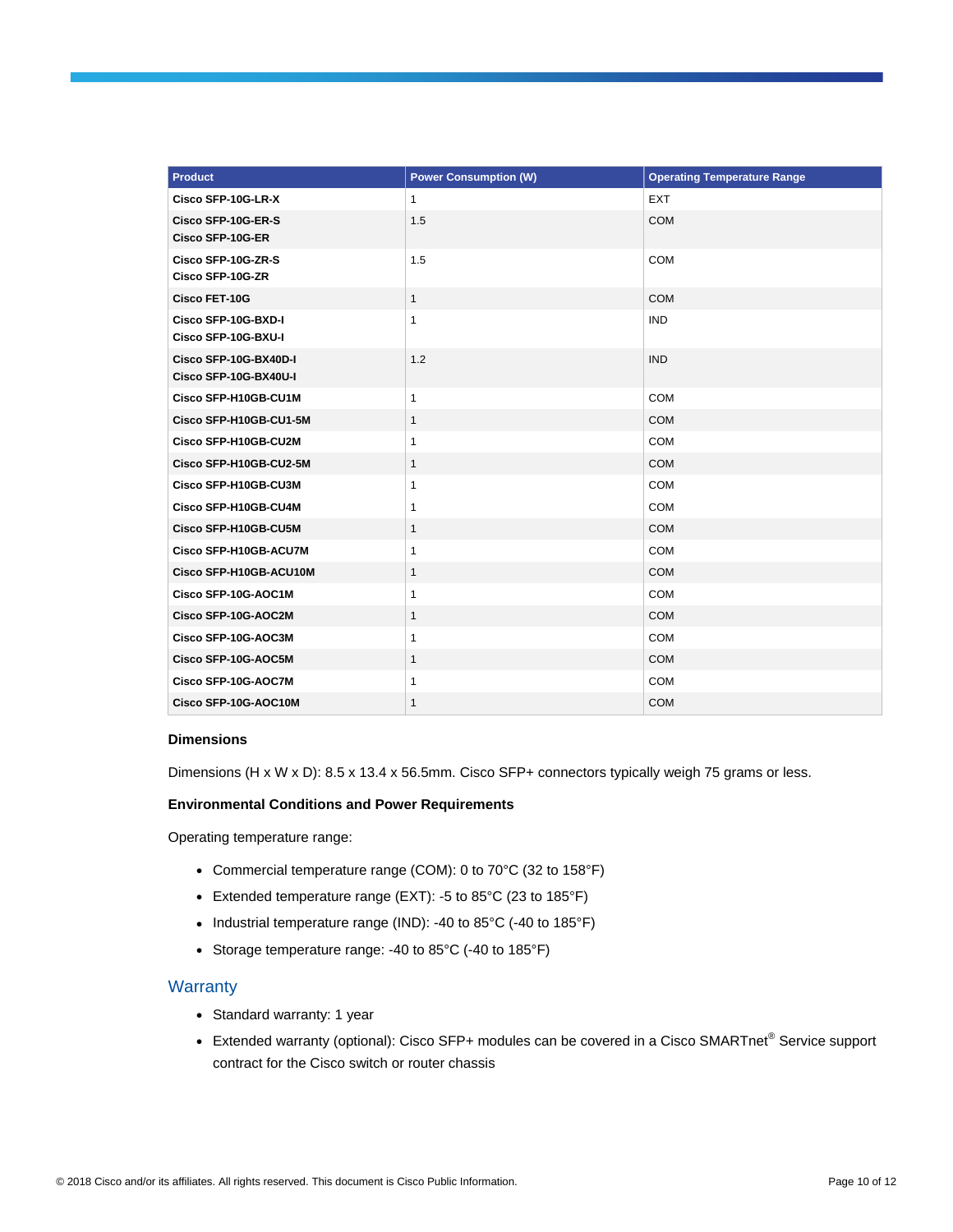#### Ordering information

Table 6 provides the ordering information for Cisco SFP+ modules and related cables.

#### **Table 6.** Ordering information

| <b>Description</b>                                                                                  | <b>Product Number</b> |
|-----------------------------------------------------------------------------------------------------|-----------------------|
| Cisco 10GBASE-SR SFP+ Module for MMF S-Class                                                        | SFP-10G-SR-S          |
| Cisco 10GBASE-SR SFP+ Module for MMF                                                                | SFP-10G-SR            |
| Cisco multirate 10GBASE-SR, 10GBASE-SW and OTU2e SFP+ Module for MMF,<br>extended temperature range | SFP-10G-SR-X          |
| Cisco 10GBASE-LRM SFP+ Module for MMF and SMF                                                       | SFP-10G-LRM           |
| Cisco 10GBASE-LR SFP+ Module for SMF S-Class                                                        | SFP-10G-LR-S          |
| Cisco 10GBASE-LR SFP+ Module for SMF                                                                | SFP-10G-LR            |
| Cisco multirate 10GBASE-LR, 10GBASE-LW and OTU2e SFP+ Module for SMF,<br>extended temperature range | SFP-10G-LR-X          |
| Cisco 10GBASE-ER SFP+ Module for SMF S-Class                                                        | SFP-10G-ER-S          |
| Cisco 10GBASE-ER SFP+ Module for SMF                                                                | SFP-10G-ER            |
| Cisco 10GBASE-ZR SFP+ Module for SMF S-Class                                                        | SFP-10G-ZR-S          |
| Cisco multirate 10GBASE-ZR, 10GBASE-ZW and OTU2e SFP+ Module for SMF                                | SFP-10G-ZR            |
| Cisco 10GBASE-BX10-D Bidirectional for 10km                                                         | SFP-10G-BXD-I         |
| Cisco 10GBASE-BX10-U Bidirectional for 10km                                                         | SFP-10G-BXU-I         |
| Cisco 10GBASE-BX40-D Bidirectional for 40km                                                         | SFP-10G-BX40D-I       |
| Cisco 10GBASE-BX40-U Bidirectional for 40km                                                         | SFP-10G-BX40U-I       |
| 10GBASE-CU SFP+ Cable 1 Meter, passive                                                              | SFP-H10GB-CU1M        |
| 10GBASE-CU SFP+ Cable 1.5 Meter, passive                                                            | SFP-H10GB-CU1-5M      |
| 10GBASE-CU SFP+ Cable 2 Meter, Passive                                                              | SFP-H10GB-CU2M        |
| 10GBASE-CU SFP+ Cable 2.5 Meter, Passive                                                            | SFP-H10GB-CU2-5M      |
| 10GBASE-CU SFP+ Cable 3 Meter, passive                                                              | SFP-H10GB-CU3M        |
| 10GBASE-CU SFP+ Cable 4 Meter, passive                                                              | SFP-H10GB-CU4M        |
| 10GBASE-CU SFP+ Cable 5 Meter, passive                                                              | SFP-H10GB-CU5M        |
| 10GBASE-CU SFP+ Cable 7 Meter, active                                                               | SFP-H10GB-ACU7M       |
| 10GBASE-CU SFP+ Cable 10 Meter, active                                                              | SFP-H10GB-ACU10M      |
| 10GBASE-AOC SFP+ Cable 1 Meter                                                                      | SFP-10G-AOC1M         |
| 10GBASE-AOC SFP+ Cable 2 Meter                                                                      | SFP-10G-AOC2M         |
| 10GBASE-AOC SFP+ Cable 3 Meter                                                                      | SFP-10G-AOC3M         |
| 10GBASE-AOC SFP+ Cable 5 Meter                                                                      | SFP-10G-AOC5M         |
| 10GBASE-AOC SFP+ Cable 7 Meter                                                                      | SFP-10G-AOC7M         |
| 10GBASE-AOC SFP+ Cable 10 Meter                                                                     | SFP-10G-AOC10M        |

#### Regulatory and standards compliance

#### **Standards:**

- GR-20-CORE: Generic Requirements for Optical Fiber and Optical Fiber Cable
- GR-326-CORE: Generic Requirements for Single-Mode Optical Connectors and Jumper Assemblies
- GR-1435-CORE: Generic Requirements for Multifiber Optical Connectors
- IEEE 802.3: 10-Gigabit Ethernet